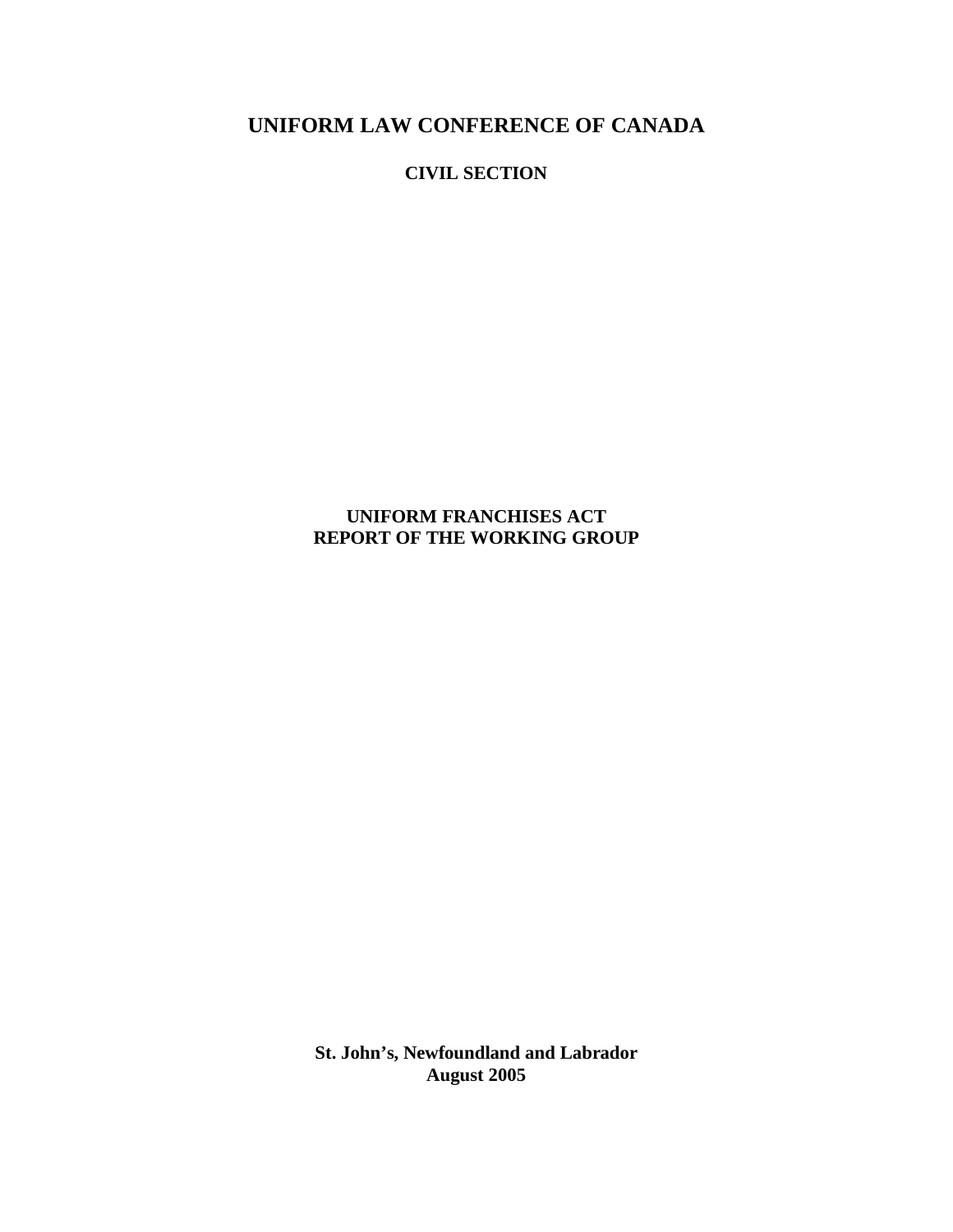# **1. Overview of Activities**

- [1] The Committee has proceeded following the ULCC August 2004 meeting to complete its project by preparing a final draft Uniform Franchises Act (the "Act") and draft regulations (the "Regulations") to the Act as directed by the resolution of the ULCC.
- [2] The Committee continued its review of franchise legislation, including the regulations under such legislation, currently in force in the provinces of Alberta and Ontario, the Model Franchise Disclosure Law adopted by UNIDROIT, the current Federal Trade Commission Franchise Disclosure Rule in the United States, and proposed amendments to the FTC Rule. The basic approach of the Committee has been to consider the Ontario legislation as a working model, comparing it with the Alberta legislation, and inserting changes and modifications considered appropriate for clarity, exclusionary and consistency purposes.
- [3] The Committee composition consisted of Co-chairs John Sotos, Sotos Associates LLP (Toronto, Ontario) and Frank Zaid, Osler, Hoskin & Harcourt LLP (Toronto, Ontario); ULCC National Co-ordinator Tony Hoffmann (Montreal, Quebec); François Alepin, Alepin Gauthier s.e.n.c. (Laval, Quebec) DN; Richard Cunningham, President, Canadian Franchise Association (Mississauga, Ontario); James Lockyer, Professor, University of Moncton (Moncton, New Brunswick); Len Polsky, Gowlings (Vancouver, British Columbia); Bruce Macallum, British Columbia Ministry of the Attorney General (Victoria, British Columbia); Tim Rattenbury, New Brunswick Department of Justice and Attorney General (Fredericton, New Brunswick); and Dan Zalmanowitz, Witten LLP (Edmonton, Alberta), Susan Klein, Legislative Counsel, Ministry of the Attorney General, continued to provide invaluable assistance in finalizing the Act, and in preparing various drafts, including the final draft, of the Regulations. Abi Lewis, Counsel, Policy Branch, continued to provide policy advice to the project. The Committee sincerely acknowledges their contribution, and also acknowledges with thanks the contribution of ULCC member John Twohig of the Ontario Ministry of the Attorney General, in arranging for their availability, as well as arranging for the French translation of the Act and the Regulations.

## **2. Activities During the 2004-2005 Year**

[4] The Committee held a number of meetings by conference telephone and one two-day in-person meeting during the 2004-2005 year. The two-day in-person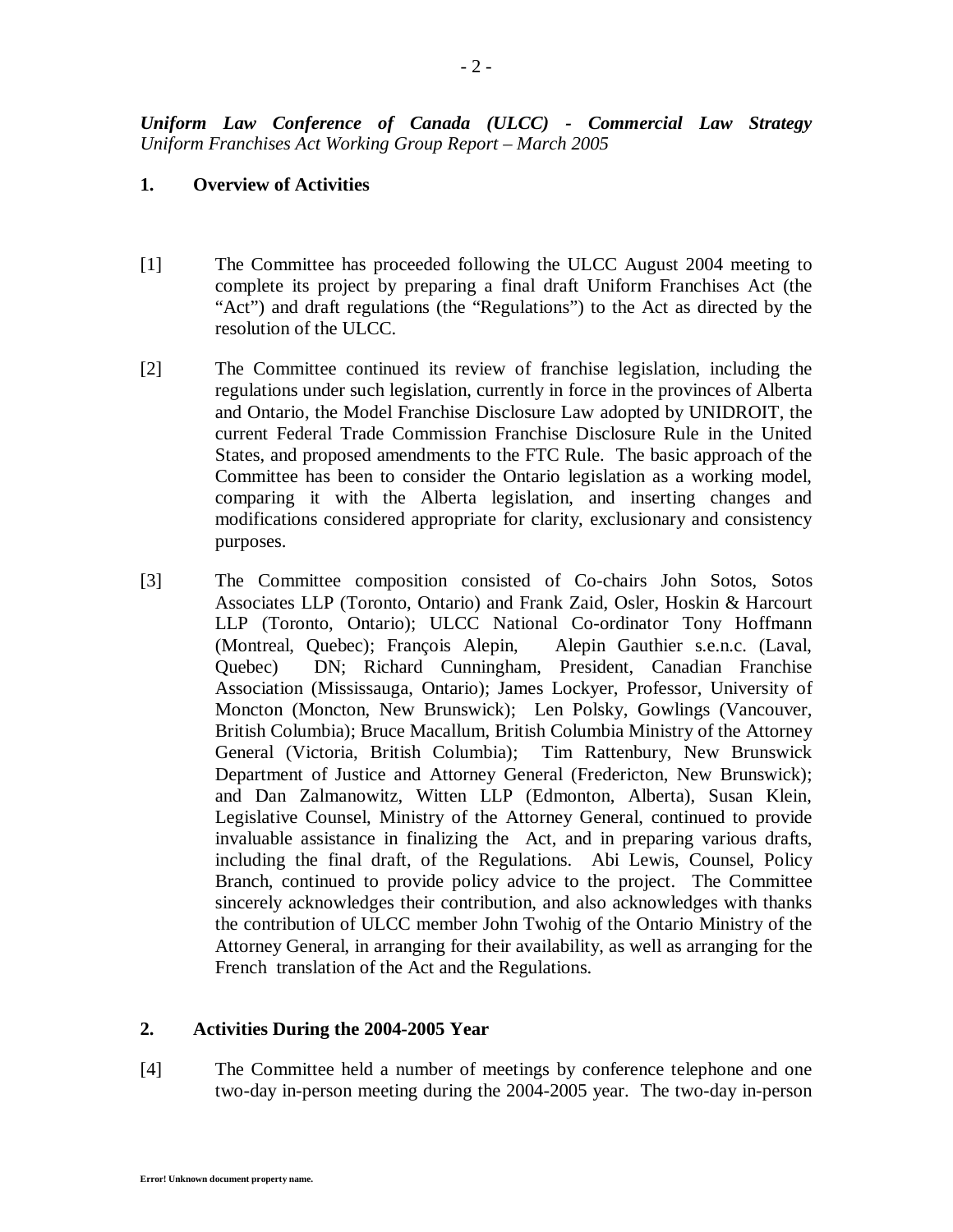meeting was held on September 19-20, 2004, at the University of Moncton Law School, Moncton, New Brunswick. This meeting was an in-depth meeting to formulate approaches on many of the items to be included in the Regulations. Subsequent conference telephone meetings were held on November 10, 2004, December 9, 2004 and February 16, 2005. In addition, a meeting was held on February 2, 2005 between the Co-chairs and the legislative draft and policy persons to review and further the draft Regulations to that point in time.

- [5] At the September 19-20, 2004 in-person meeting, the Committee reviewed communications which had been received from several interested stakeholders, and directed the National Coordinator to reply to such stakeholders on behalf of the Committee. Extensive policy discussions took place at the September meeting with respect to certain items to be contained in the Regulations. The discussions were led by individual members of the Committee to whom responsibility had been delegated for the respective subjects to be considered.
- [6] The topic of the nature and quality of financial statements to be included in a disclosure document was discussed at length at the September 19-20, 2004 meeting. The Committee recalled that it had already determined that there should be no exemptions from financial statement disclosure other than for the Crown. The Committee determined, as a first measure, that financial statements to be included in a disclosure document must take the form of either an audited financial statement for the most recent fiscal year, or a review engagement report prepared according to Canadian generally accepted accounting principles. Both of these requirements currently apply in Alberta and Ontario. The Committee also considered whether the Regulations should allow financial statements prepared in a foreign jurisdiction to satisfy the requirements for inclusion of financial statements in a disclosure document. The Committee determined that the use of financial statements prepared in accordance with generally accepted accounting principles of another jurisdiction in which the franchisor is based will be acceptable if the auditing standards or the review and reporting standards of that jurisdiction are at least equivalent to the Canadian standards or, if such standards are not equivalent, the disclosure document contains supplementary information that sets out any changes necessary to make the presentation and content of such financial statements equivalent. In addition, the disclosure document should contain a statement that the financial statements contained in the disclosure document are prepared in accordance with generally accepted accounting principles for the jurisdiction in which the franchisor is based and that the equivalency requirements are satisfied.
- [7] The Committee also addressed the issue of the possible use of consolidated statements of a parent company of the franchisor with an appropriate guarantee from the parent company respecting the obligations of the franchisor. Such a procedure is permitted under the FTC Rule in the United States. The Committee concluded that it would be inappropriate for Canadian franchisees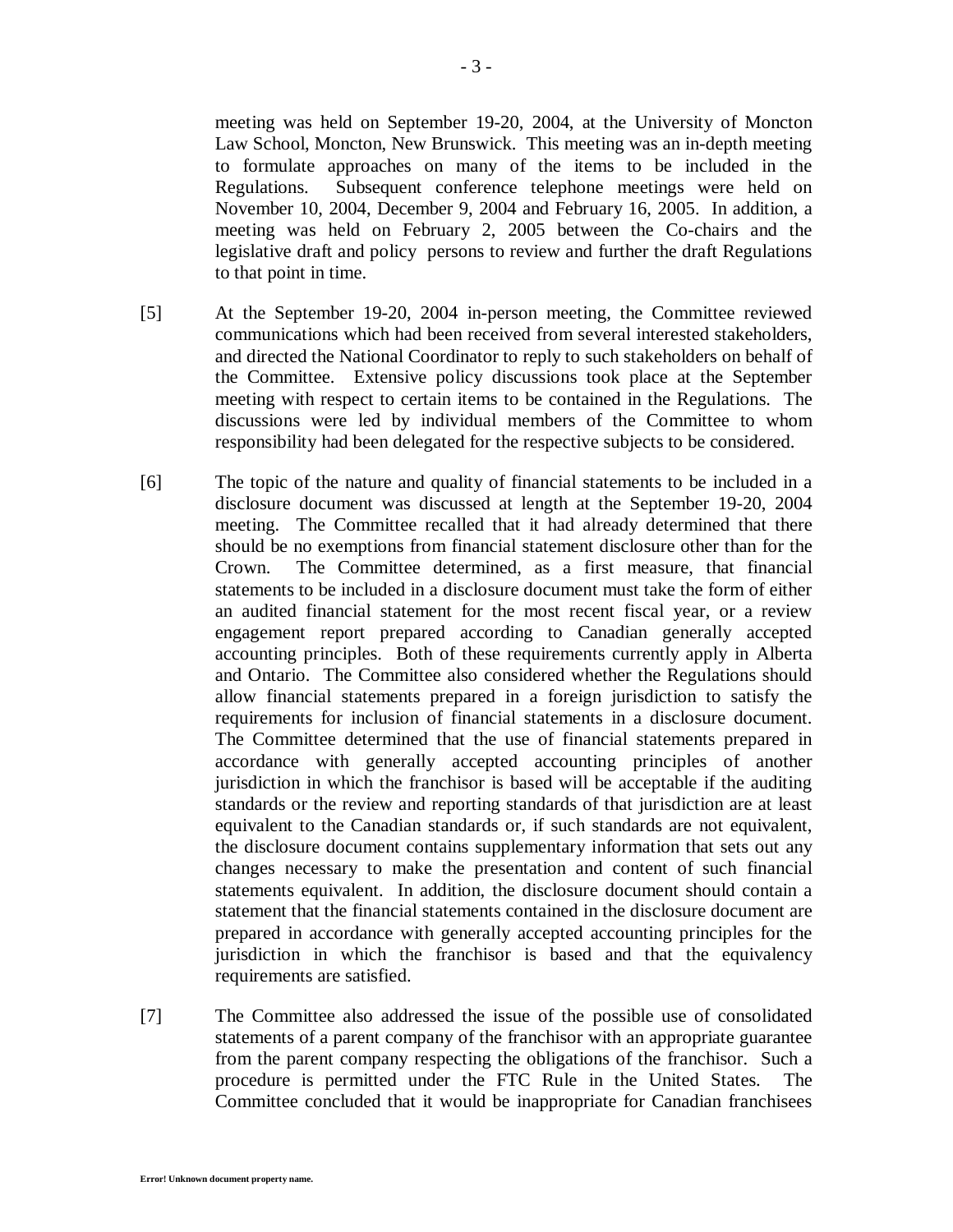to be deprived of the opportunity to review financial statements of the actual entity with which they are dealing as the franchisor since, in many cases, the parent company would not be located in Canada and the financial statements would most likely not be prepared in accordance with Canadian standards.

- [8] The Committee considered the issue of risk warnings or mandatory statements at its September 19-20, 2004 meeting. The Committee felt that any mandatory statements would have to serve a purpose and that, in order to accomplish that objective, they would have to cover matters not otherwise dealt with in a disclosure document. The Committee also agreed that mandatory statements should serve as an early warning system for a prospective franchisee that does not have significant expertise in the area of franchising. In reviewing the current Ontario legislation, the Committee concluded that every disclosure document should include risk warning or mandatory statements with respect to a franchisee seeking information on the franchisor, seeking expert independent legal and financial advice, and contacting current and former franchisees.
- [9] The Committee considered the use of wrap-around documents with disclosure documents or offering circulars used by a franchisor in another jurisdiction in compliance with the laws of such other jurisdiction. It was noted that the Alberta legislation currently permits the use of wrap-around statements, whereas the Ontario legislation does not explicitly provide for such right. Following extensive consideration of the subject, the Committee concluded that there was no need to permit the use of wrap-around documents in a Canadian harmonized system, and that the use of such statements would negatively affect the clarity of disclosure documents as a whole.
- [10] At its meeting of September 19-20, 2004, the Committee also considered the issue of whether it would be appropriate to mandate specific disclosure certificate forms in the Regulations, one for the disclosure document and one for a statement of material change. The Committee concluded that prescribed forms for both certificates should be included in the Regulations to ensure consistency and certainty with respect to the content and form of such disclosure certificates.
- [11] The Committee considered appropriate disclosure with respect to the costs of establishing a franchise at its meeting of September 19-20, 2004. The principles guiding this disclosure item were that categories of start-up fees should be kept distinct, and that the disclosure item should distinguish between initial capital investment and on-going expenses paid to the franchisor. The Committee approved language with respect to this disclosure item in connection with a list of all of the franchisee's costs associated with the establishment of a franchise. It also determined that the disclosure item should include specifically described costs associated with the establishment of the franchise, as well as other recurring or isolated fees or payments made to the franchisor, whether direct or indirect.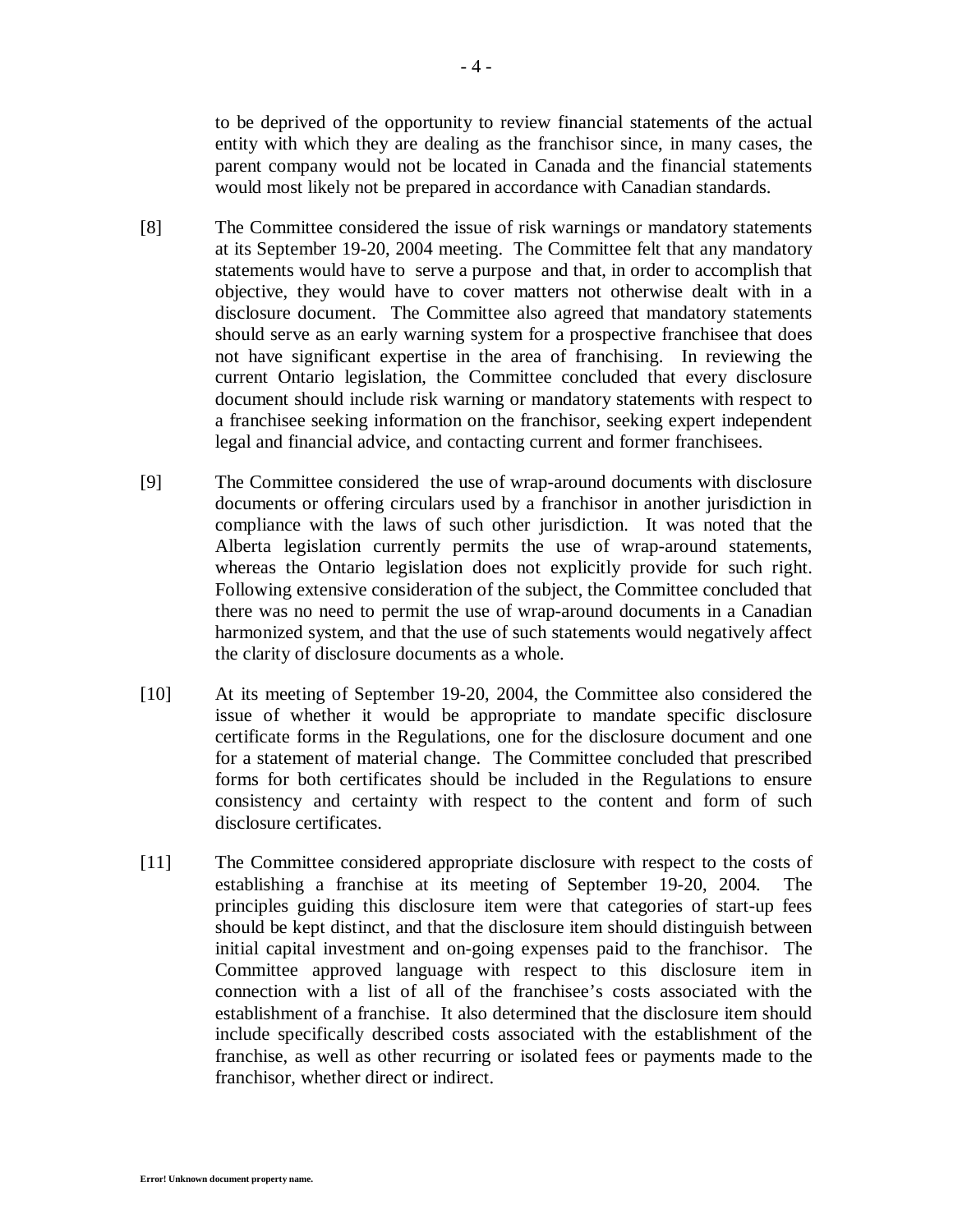- [12] At its September 19-20, 2004 meeting, the Committee considered the issue of whether disclosure of annual operating costs was appropriate from a policy perspective, and what would be appropriate mandated disclosure in situations where a franchisor is aware of annual operating costs but does not disclose them. The Committee recommended a disclosure item with respect to any estimates of annual or other periodic operating costs, if such are provided, directly or indirectly, together with a statement specifying the basis for the estimate, the assumptions underlying the estimate and a location where information is available for inspection that substantiates the estimate. Further, if an estimate of annual or other periodic operating costs is not provided, a mandatory statement to that effect should be included in the disclosure item.
- [13] At the September 19-20, 2004 meeting the Committee engaged in an extensive discussion with respect to disclosure of earnings projections. It was first noted that current Ontario and Alberta Legislation deal with the subject of earnings claims differently, but neither contains a precise definition of what is meant by the term "earnings claims" or "earnings projection". The Committee reviewed the issue of earnings projections in United States disclosure legislation and noted that such projections are not currently mandatory but, if they are included, they must be extremely detailed. After considerable discussion, the Committee approved draft regulatory language with respect to earnings projections, and also included in the disclosure item an inclusive definition of the term "earnings projection" to mean any information given or to be given by or on behalf of the franchisor or the franchisor's associate, directly or indirectly, from which a specific level or range of actual or potential sales, costs, income, revenue or profits from franchisee business, or franchisor or franchisor affiliate businesses can easily be ascertained.
- [14] At the September 19-20, 2004 meeting, the Committee reviewed current disclosure requirements with respect to financing. The Committee concluded that it would be appropriate to extend this disclosure item to include financing arrangements where the franchisor assists third parties to offer goods and services to franchisees.
- [15] At the September 19-20, 2004 meeting, the Committee addressed the issue of disclosure of training. The Committee approved draft language with respect to disclosure of training, expanding the current disclosure requirements of the Ontario legislation to deal with payment for training and, if no training or other assistance is provided, a statement to that effect.
- [16] At the September 19-20, 2004 meeting, the Committee engaged in extensive discussion with respect to appropriate disclosure concerning advertising. It was determined that the current Ontario disclosure was wholly inadequate, and that use of the terms "national" versus "local" advertising in the Ontario regulations was confusing and, in many cases, inappropriate. The Committee felt that the most important issue concerning advertising disclosure was whether franchisees were required to contribute to an advertising, marketing, promotion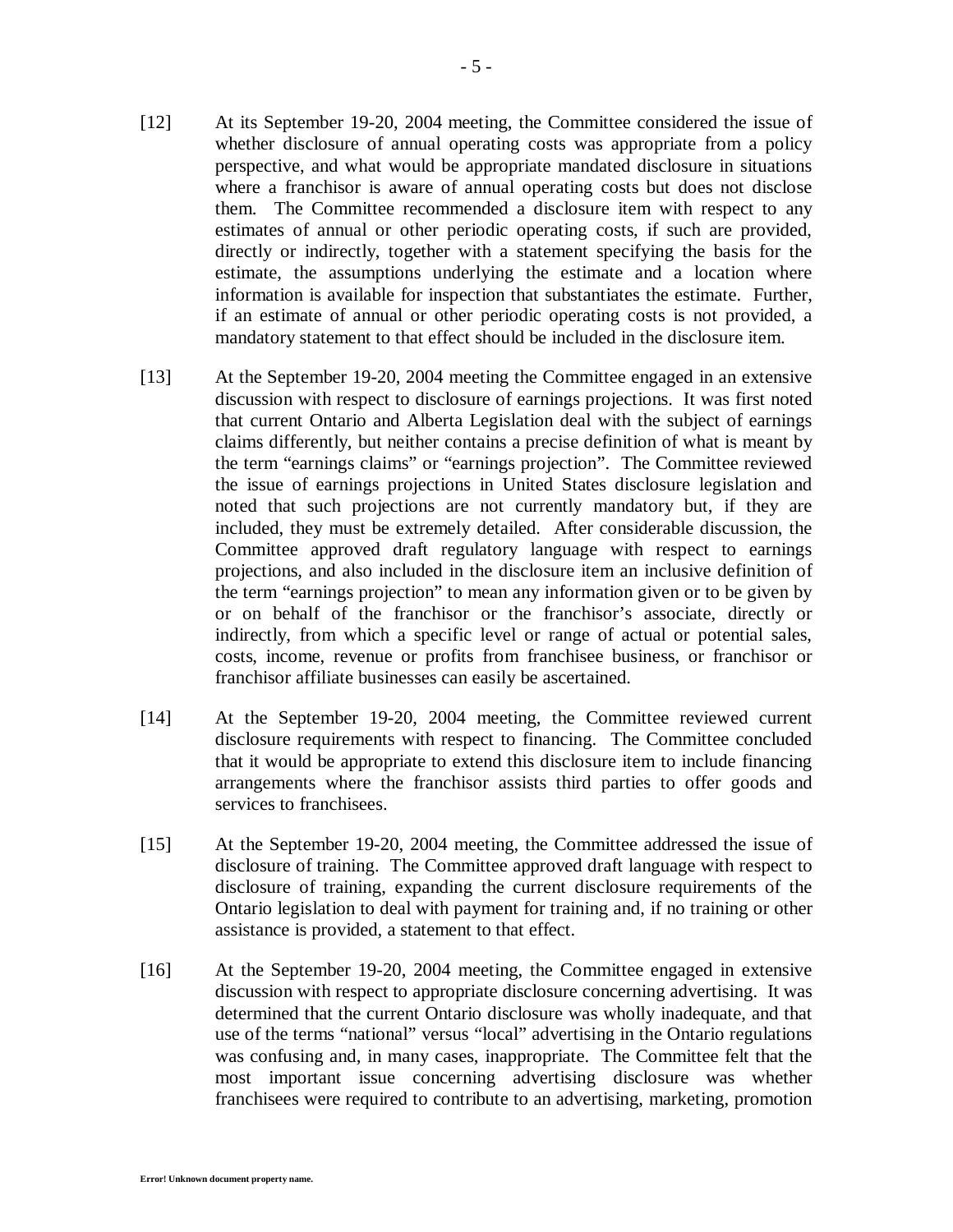or similar fund and, if so, the disclosure document should describe the fund, including the franchisor's policy and practice in respect of a number of specific items concerning the fund. Further, the disclosure item should contain a statement outlining expenditures from the fund, amounts retained or charged by the franchisor, the amount or percentage of any surplus or deficit of the fund, all for the past two fiscal years, together with another statement describing such items on the basis of projections for the current fiscal year.

- [17] At the September 19-20, 2004 meeting, the Committee reviewed disclosure with respect to purchase and sale restrictions. The Committee approved draft regulatory language which would require a description of any restrictions or requirements imposed by the franchise agreement with respect to obligations to purchase or lease from franchisor, and other parties, the goods and services the franchisee may sell, and to whom the franchisee may sell goods or services. Further, there should be a statement as to whether by the terms of the franchise agreement, or otherwise, the franchisor has the right to change a restriction or requirement with respect to purchase and sale of goods or services.
- [18] At its September 19-20, 2004 meeting, the Committee engaged in extensive discussions with respect to the area of rebates. From a policy perspective, the Committee was asked to consider how best the regulation might protect franchisees without such extensive disclosure that might prejudice the competitive and business strategies of the franchisor. The Committee initially considered a proposed disclosure item that would contain extensive disclosure with respect to detailed percentages and/or amounts of rebates received by franchisors. However, following further discussion, the Committee approved draft regulatory language which would require a franchisor to describe its policy or practice regarding rebates, commissions, payments or other benefits, whether or not the franchisor or the franchisor's associate may receive or receives any such benefits as a result of the purchase of goods and services by a franchisee and, if so, whether such benefits are or may be shared with franchisees, either directly or indirectly.
- [19] The Committee readdressed the issue of disclosure of rebates during the Committee's conference call meeting of November 10, 2004. A minority of the Committee expressed serious reservations with respect to the suggested level of rebate disclosure, noting that rebates paid to or retained by franchisors with respect to required purchases made by franchisees that result in franchisees incurring higher costs than what would otherwise be the case is the source of the majority of franchise disputes. The minority expressed the view that the regulations should expressly require the disclosure of all hidden fees and that the failure to do so would result in inaccurate and often misleading disclosure contrary to the purpose of the legislation. Nevertheless, the majority of the Committee concluded that the suggested draft language, which does not provide for disclosure of the scope of the revenues derived from franchisors from this source, was satisfactory.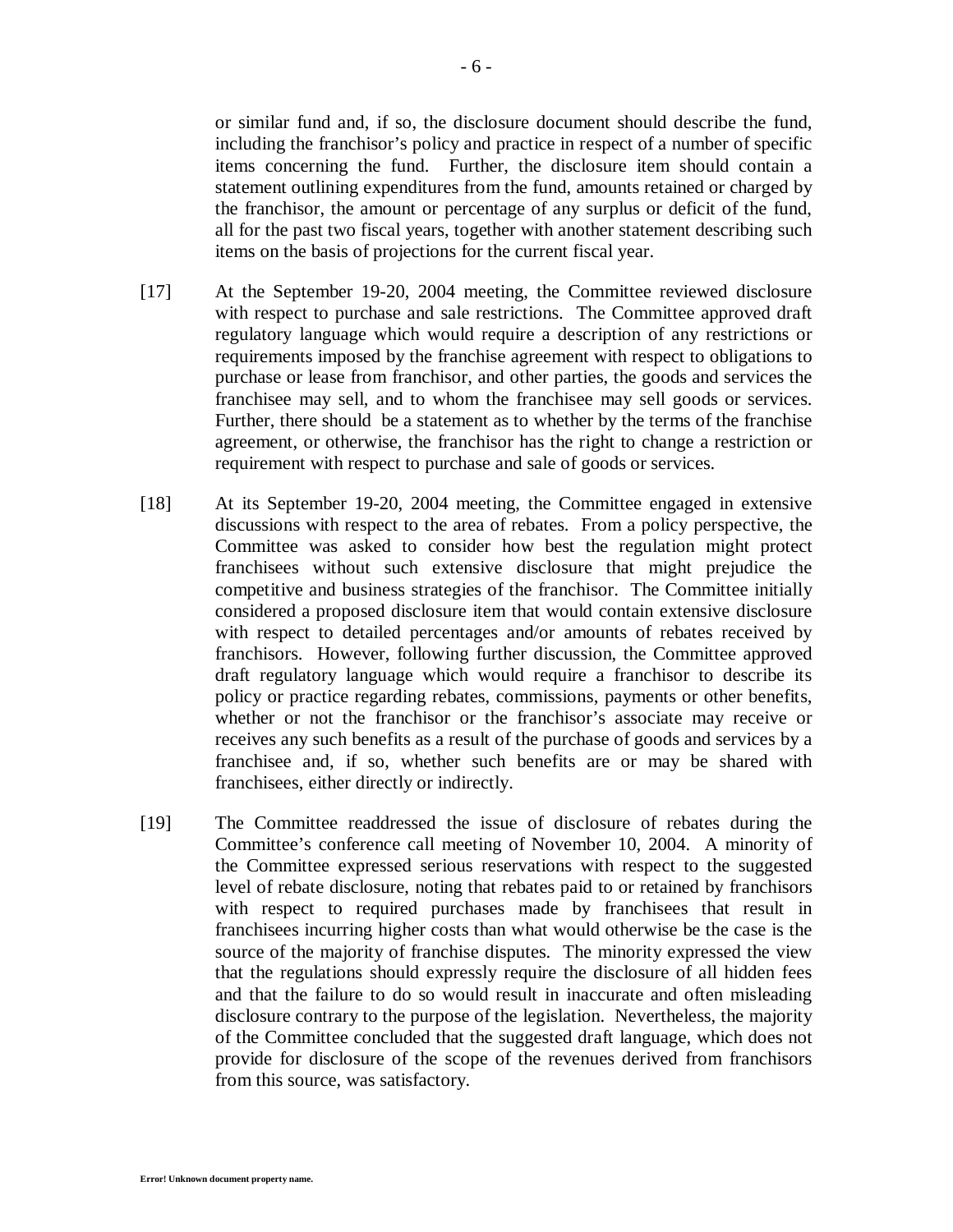- [20] At the September 19-20, 2004 meeting, the Committee reviewed appropriate disclosure with respect to intellectual property including, in particular, trademarks. The Committee approved draft regulatory language in which the franchisor would describe rights to trade-marks, trade names, logos or advertising or other commercial symbols, and other forms of intellectual property associated with the franchise, the status and known impediments to the use of same, and a description of the franchisor's right to modify or discontinue the use of any of the same. This disclosure item is a considerable extension of the current Ontario and Alberta disclosure items on the subject of intellectual property.
- [21] At the September 19-20, 2004 meeting, the Committee discussed the issue of disclosure of licences and permits. The Committee felt, as a matter of policy, the franchisor should assume the responsibility for determining required licences and permits, and that the draft regulations should require a description of every licence, registration, authorization or other permission the franchisee is required to obtain in order to operate the franchise.
- [22] At the September 19-20, 2004 meeting, the Committee discussed the issue of disclosure of personal participation in the franchise, and approved a draft regulation requiring disclosure as to the extent to which the franchisee is required to participate personally and directly in the operation of the franchise or, if the franchisee is a non-individual entity, to the extent to which the principals would be so required.
- [23] At the September 19-20, 2004 meeting, the Committee discussed the issue of disclosure of sales levels as a condition to retaining exclusivity rights. A draft regulatory item was adopted requiring the disclosure of the franchisor's policy or practice, if any, as to whether the continuation of a franchisee's rights to exclusive territory depends upon the franchisee achieving a specific level of sales, market penetration, or other condition, and under what circumstances these rights might be altered if the franchise agreement grants the franchisee rights to exclusive territory.
- [24] At the November 10, 2004 meeting, the Committee reviewed the topic of disclosure charts regarding franchisees. It was concluded, consistent with the Committee's objective for full and fair disclosure, that the franchisor's associates and affiliates should be covered. Similarly, express disclosure of corporate or affiliate operated businesses should also be disclosed. Where the franchisor has fewer than twenty (20) franchises in Canada, disclosure by country where the next largest number of such franchisees exist must be made until contact information for twenty or more franchisees has been provided. Finally, the content of disclosure with respect to former franchisees has been substantially expanded both for the purpose of clarity as well as to assist those preparing disclosure documents.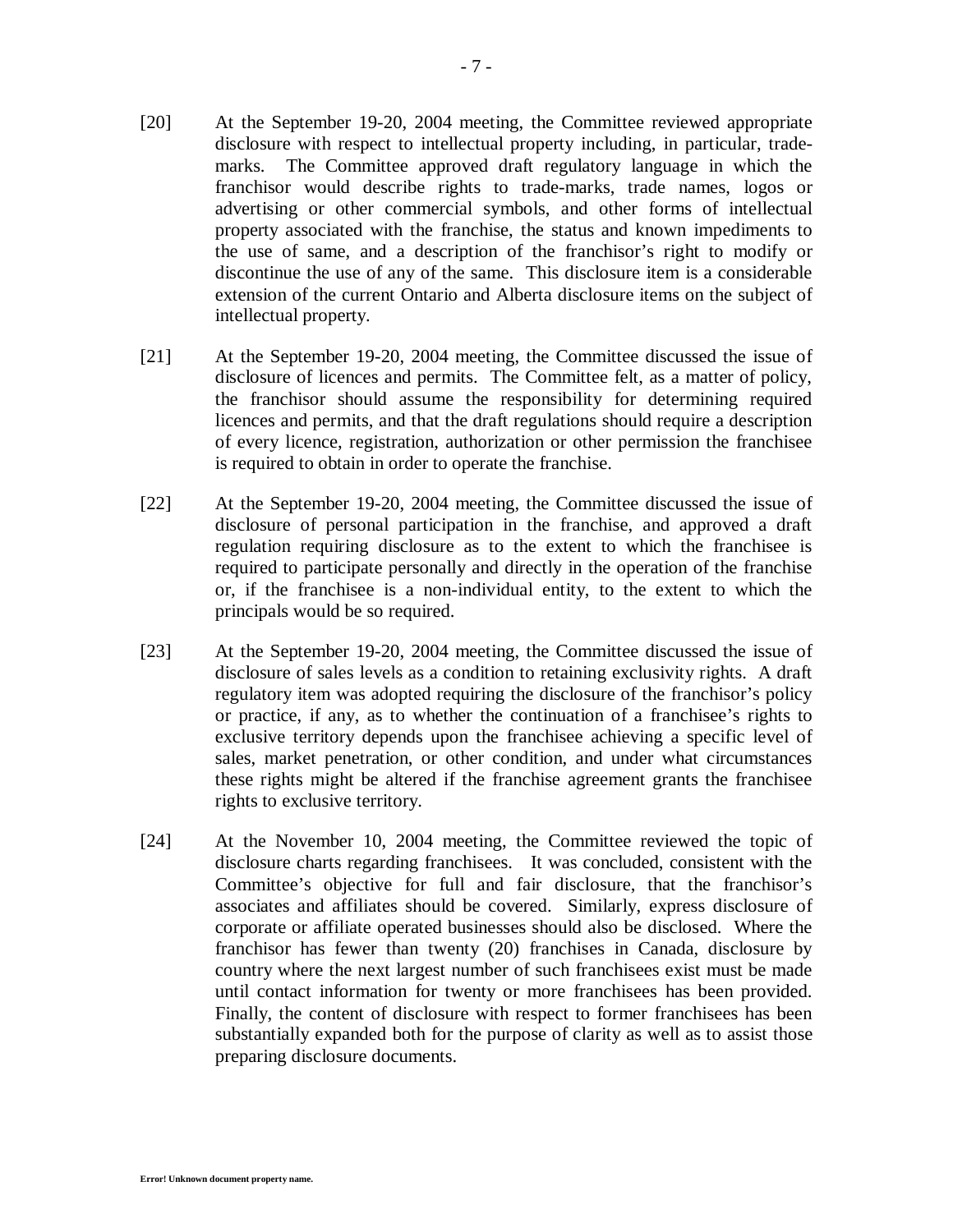- [25] [At the November 10, 2004 meeting, the Committee discussed disclosure with respect to terminations, transfers and reacquired franchises. This discussion was continued at the Committee's conference call meeting of December 9, 2004. The current language contained in the Ontario legislation was considered to be sufficient with some minor clarification changes. The draft regulatory language would require a description of all restrictions on, or conditions to, termination and transfer of a franchise.
- [26] At the Committee's meeting of December 9, 2004, the Committee proceeded with a discussion on disclosure with respect to exclusive territory. It was ultimately recommended that the disclosure item should contain a description of the franchisor's policies and practices regarding the granting of specific locations, areas, territories or markets, the approval of same, changes in same, modifications to same, terms and conditions of any options, rights, or similar rights, and the granting of exclusive locations, areas, territories or markets.
- [27] At the December 9, 2004 Committee meeting, consistent with the principle of clarity in the disclosure items in the Regulation, the Committee approved a substantially revamped provision dealing with proximity or encroachment. In particular, franchisors should disclose their policies and practices regarding compensating franchisees for encroachment as well in respect of the resolution by the franchisor of conflict between the franchisor and its affiliates and franchisees respecting not only locations but also markets, customers and franchisor support.
- [28] At the November 10, 2004 meeting, the Committee reviewed the topic of disclosure charts regarding franchisees. It was concluded, consistent with the Committee's objective for full and fair disclosure, that the franchisor's associates and affiliates should be covered. Similarly, express disclosure of corporate or affiliate operated businesses should also be disclosed. Where the franchisor has fewer than twenty (20) franchises in Canada, disclosure by country where the next largest number of such franchisees exist must be made until contact information for twenty or more franchisees has been provided. Finally, the content of disclosure with respect to former franchisees has been substantially expanded both for the purpose of clarity as well as to assist those preparing disclosure documents.
- [29] At the December 9, 2004 Committee meeting, the Committee considered certain additional items not currently contained in the Ontario and Alberta legislation which might be considered for inclusion in the Regulations. These items included a document retention policy, penalties or sanctions, disclosure of requirements for personal guarantees, and disclosure of contents of operating manuals. It was ultimately determined that the subject of personal guarantees and operating manuals should be included in the Regulations.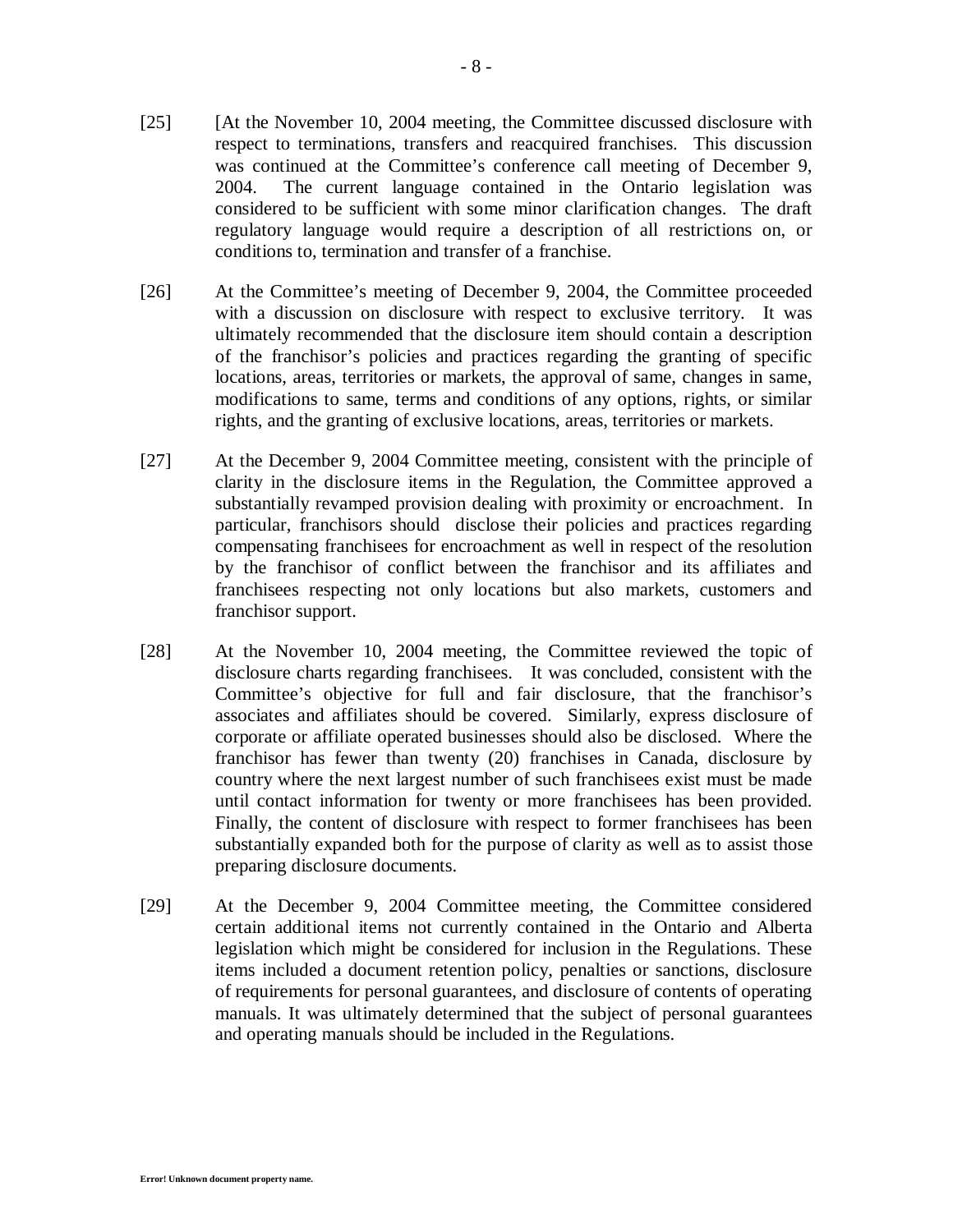- [30] The Committee has recommended that the Regulations contain a description of the franchisor's policies and practices regarding the requirements for guarantees or security interests from franchisees.
- [31] With respect to the subject of operating manuals, the Committee approved a disclosure item in the Regulations requiring that if manuals are provided to the franchisee, there should be disclosure of a summary of the material topics covered in the manuals or a statement specifying where in the particular jurisdiction the manuals are available for inspection. If no manuals are provided to the franchisee, a statement to that effect should be included.
- [32] The largest new disclosure item to the Regulations is the inclusion of a mediation process. Committee members were of the view that the availability of mediation was productive in the resolution of franchise disputes. As most provinces do not provide for rules for mediation in their respective Rules of Civil Procedure, the Committee undertook to draft a comprehensive mediation code for use in such jurisdictions.
- [33] Following extensive debate over the matter and time for its invocation, the Committee settled on party initiated pre- and post-litigation/arbitration as the most appropriate form of mediation.. For jurisdictions like Ontario and British Columbia that currently have a mediation regime in their Rules of Practice, post litigation mediation is to be governed by the Rules rather than the Regulations. Mediation is to occur within 45 days of the appointment of the mediator and mediation is to be concluded after 10 hours. There is nothing in the Regulations, however, preventing parties from extending mediation beyond the 10 hours. Failure of any of the parties to comply with the requirement to mediate can be subject to an adverse costs award. Unless a court orders otherwise, no more than one mediation may be initiated in respect of the same dispute. A court or an arbitrator may consider an allegation of a default under the mediation provisions by a party in respect of costs in the proceeding or arbitration. A complete set of prescribed forms have been included in the mediation Regulation.

## **3. Overview of the Draft Act**

[34] The Act follows, in its ordering and format, the Ontario Act. It incorporates in certain respects provisions contained in the Alberta Act which are absent in the Ontario Act and which are considered of importance for inclusion in the draft Act. There have been several grammatical and consistency changes incorporated in the Act from the draft Act approved in principle at the 2004 annual meeting of the ULCC. No substantive additions or changes have been made to the Act from the draft Act approved in principle in 2004.

#### **4. Overview of the Regulations**